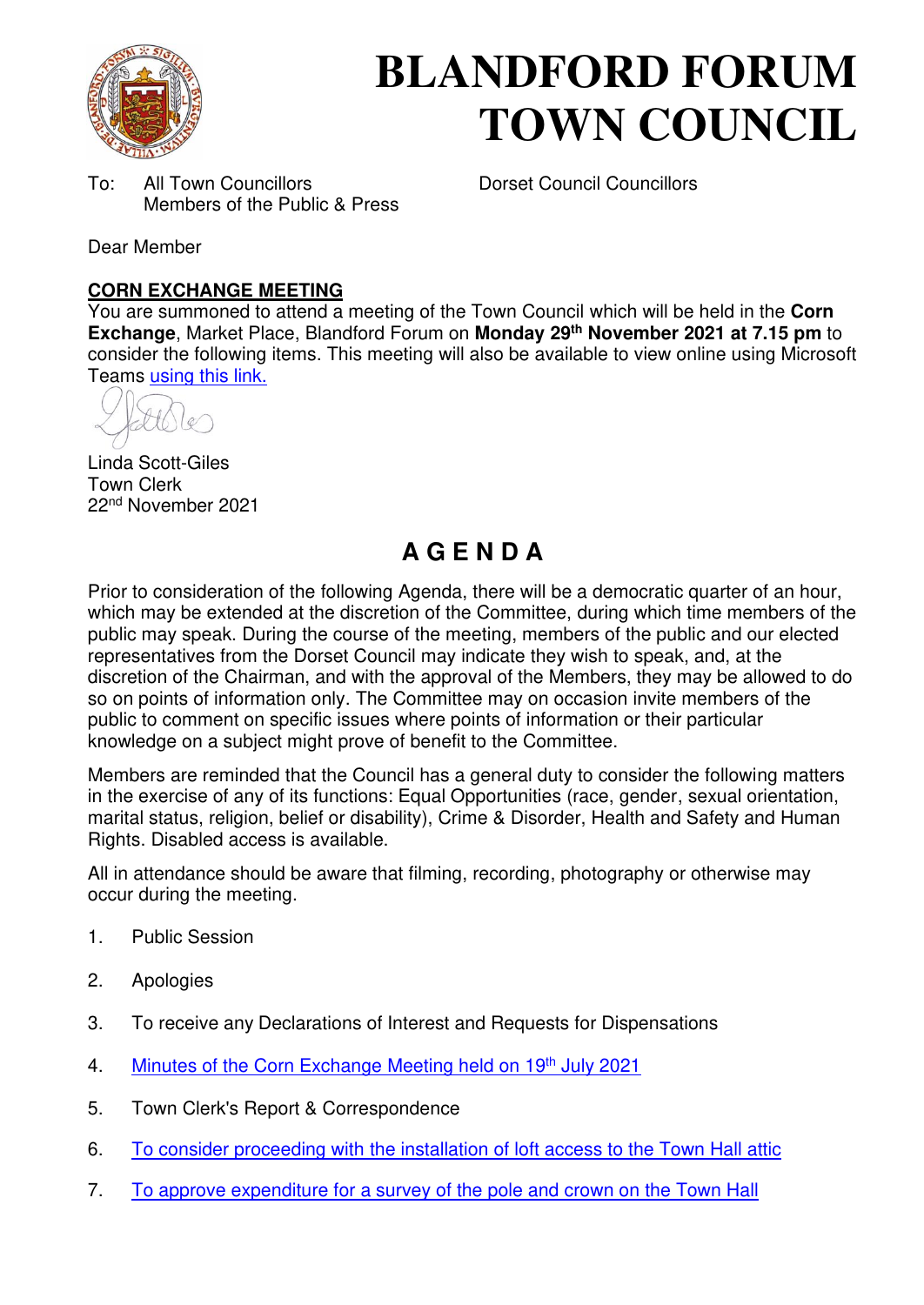- 8. [To receive an update from Ingham Pinnock Associates including fee proposal for next](#page-4-0)  [phase](#page-4-0)
- 9. [To discuss funding and the option to take a loan from the Public Works Loans Board](#page-5-0)
- 10. Confidential

The public and press may be excluded from the meeting on the grounds that publicity might be prejudicial to the public interest as per the Public Bodies (Admission to Meetings) Act 1960.

10.1 To discuss amounts of project cost, potential loan and funding

#### **DATES OF FUTURE MEETINGS**

6<sup>th</sup> December<br>13<sup>th</sup> December

Planning Meeting 13<sup>th</sup> December Finance & Staffing Committee<br>20<sup>th</sup> December Town Council Meeting **Town Council Meeting** 

**Minutes of the Town Council and Committee meetings are available from Blandford Library, the Town Clerk's Office and at [www.blandfordforum-tc.gov.uk](http://www.blandfordforum-tc.gov.uk/)**



**Town Clerk's Office Church Lane, Blandford Forum Dorset DT11 7AD**





**Tel: 01258 454500 • Fax: 01258 454432 Email: admin@blandfordforum-tc.gov.uk [www.blandfordforum-tc.gov.uk](http://www.blandfordforum-tc.gov.uk/)**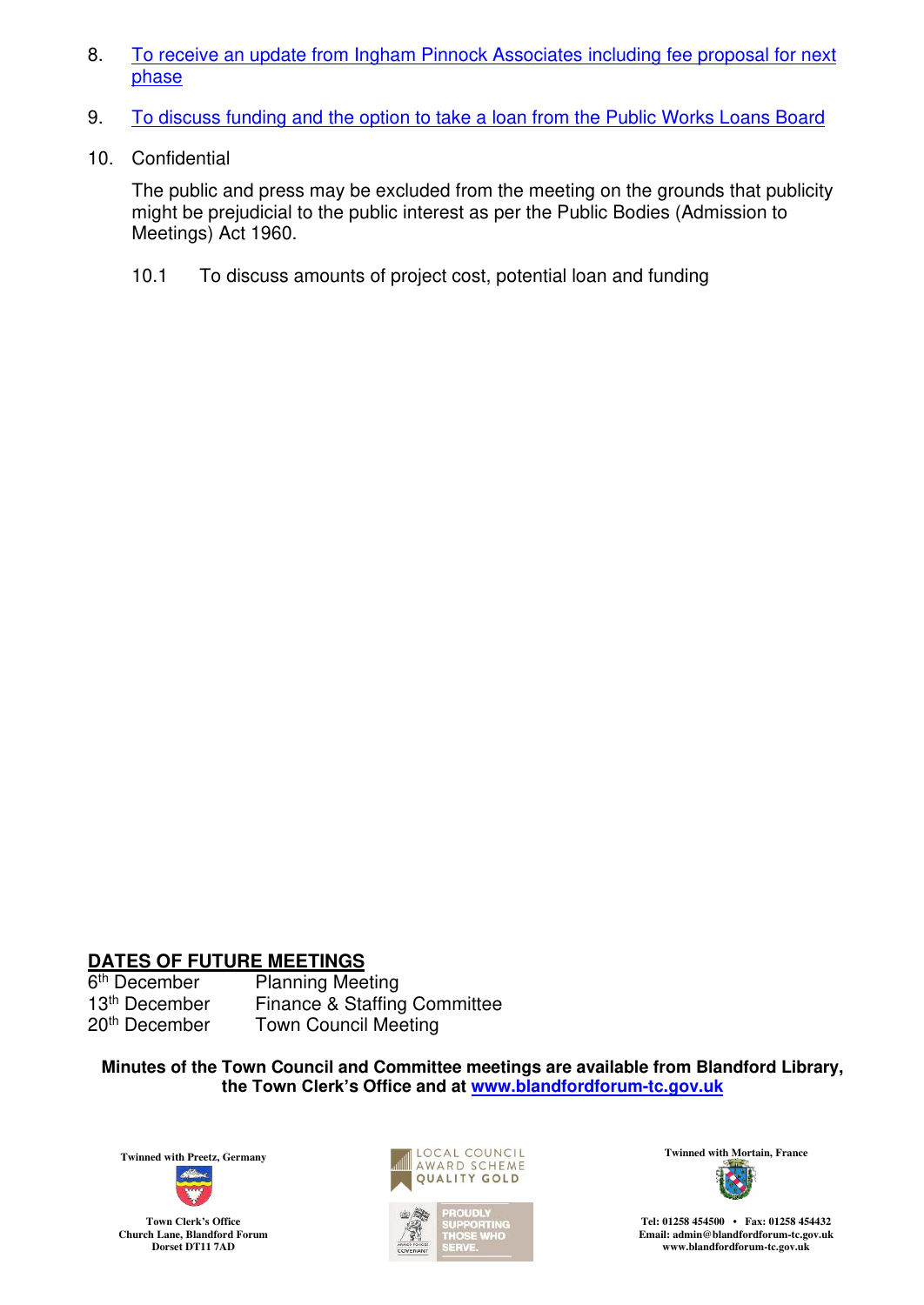# **To consider proceeding with the installation of loft access to the Town Hall attic**

#### <span id="page-2-0"></span>**Report**

In the overall plan sketched out by the architect and presented for pre-app advice to the Conservation Officer and Historic England, there is a proposal to introduce a loft hatch in the Council Chamber. This is to provide access to the roof area above the Council Chamber and the Town Hall.

In the past this access was gained via a fixed scaffolding outside at the back of the Council Chamber. However, the changes to scaffolding regulations meant that prior to use the scaffolding need to be "Scaff Tagged" and this process costs the Council over £100.00 each time it is required. In addition, if the ladder is left up overnight then youths access the roof causing damage and risk to themselves, therefore we also have to pay to get the ladder removed.

This is becoming a very difficult logistical situation when trying to book in services to the boiler, clock and fire alarm. It is also difficult to arrange visits when contractors will refuse to use the scaffolding if the weather is heavy rain or icy. This also means that regular maintenance to the roof is not being carried out by staff due to the difficulty of accessing the roof.

The plan to install a 'hidden' loft hatch in the Council Chamber will transform this situation and will benefit staff, contractors and the maintenance of that area of the building. The plan is to make the loft hatch as inconspicuous as possible and there is evidence in the roof space that at some point in the past a hatch has been present in the same area.

Whilst, as mentioned, this is part of the overall plan it is the firm belief of officers that this work needs to be done as a matter of priority and should be treated separately rather than waiting for all the other works to take place which could be 2+ years away. It is suggested that this is handed to the contractor we have used for the successful installation of the lobby glazing and façade lighting working closely with the Town Clerk and Operations Manager as before.

#### **Recommendation**

It is recommended that Councillors resolve to proceed with the installation of a loft hatch in the Council Chamber and, if so, quotations can be brought back to a future meeting.

Jon Goodenough Operations Manager 17th November 2021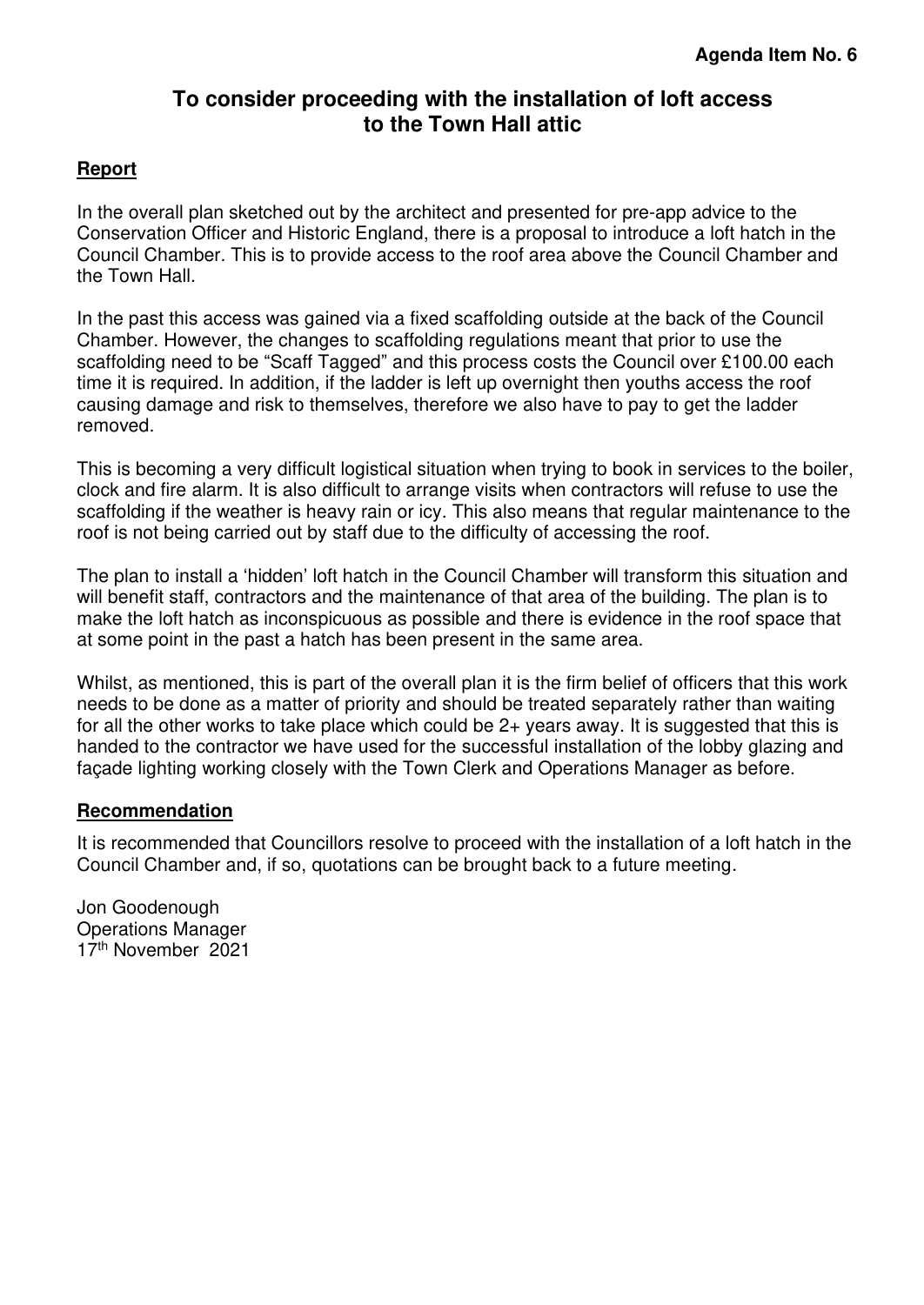## **To approve expenditure for a survey of the pole and crown on the Town Hall**

#### <span id="page-3-0"></span>**Report**

It has been noticed that the main flagpole on the top of the Town Hall requires some maintenance as it is weathering badly. In addition, it also requires surveying, including the crown.



This was planned to be done during the façade works but was not carried out due to time and financial restraints.

Companies are being contacted and quotes sought this is likely to be expensive but cannot be deferred due to health and safety reasons. It is hoped that the quotes will have been received in time for this meeting.

#### **Recommendation**

It is recommended that Councillors approve expenditure for the flagpole survey and maintenance.

Jon Goodenough Operations Manager 17th November 2021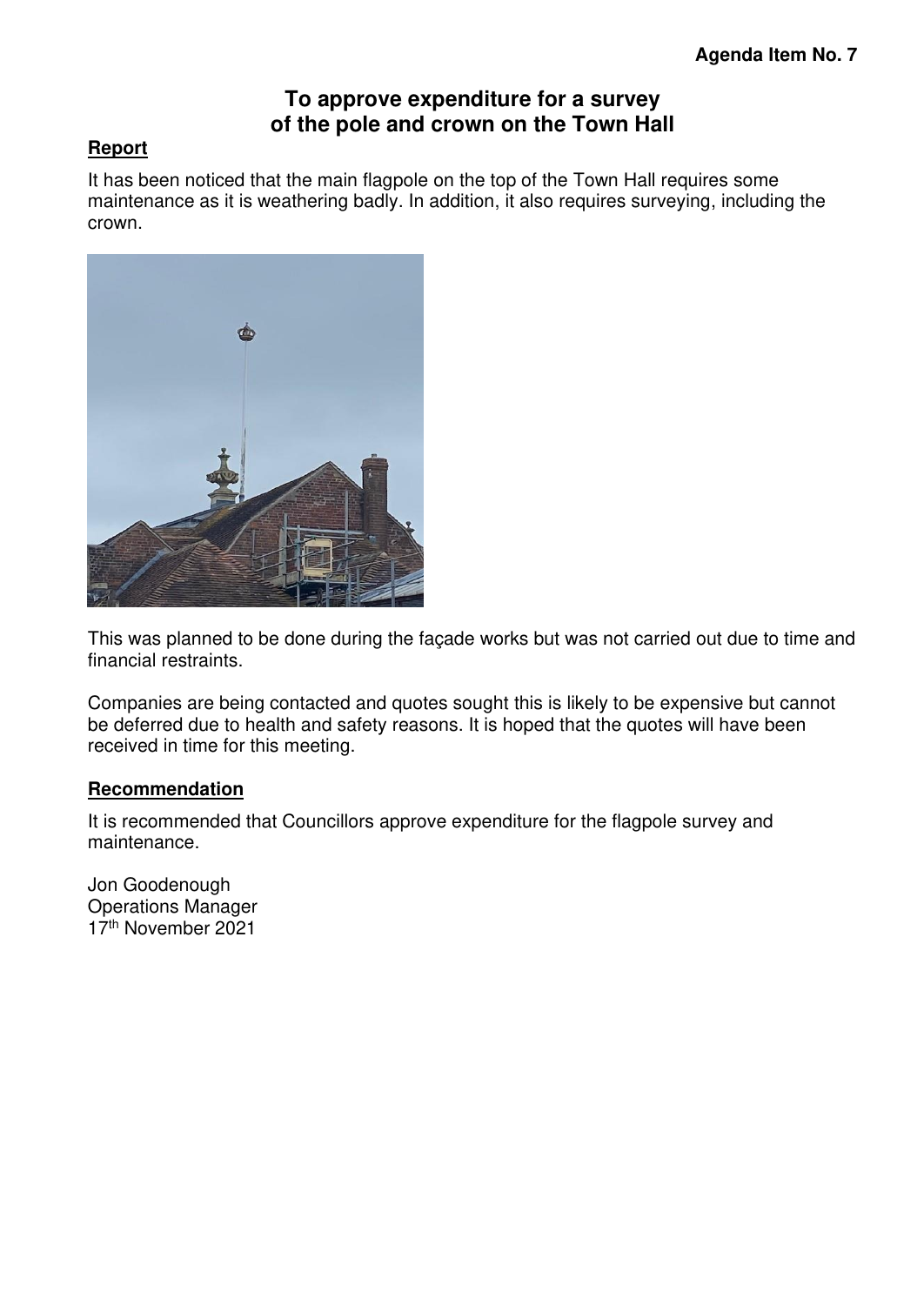# <span id="page-4-0"></span>**To receive an update from Ingham Pinnock Associates including fee proposal for next phase**

#### **Report**

Two phases of the project have now been completed by Ingham Pinnock Associates (IPA).

Officers have therefore asked IPA to produce a fee quotation for the next phase of the project to ensure that momentum is not lost.

This was explained to Councillors by Ingham Pinnock at the informal meeting held on 23rd September 2021.

#### **Further Information**

This will be presented by IPA for council's consideration.

#### **Recommendations**

It is recommended that Councillors consider approving the fee proposal for the next phase.

Linda Scott-Giles Town Clerk 17th November 2021